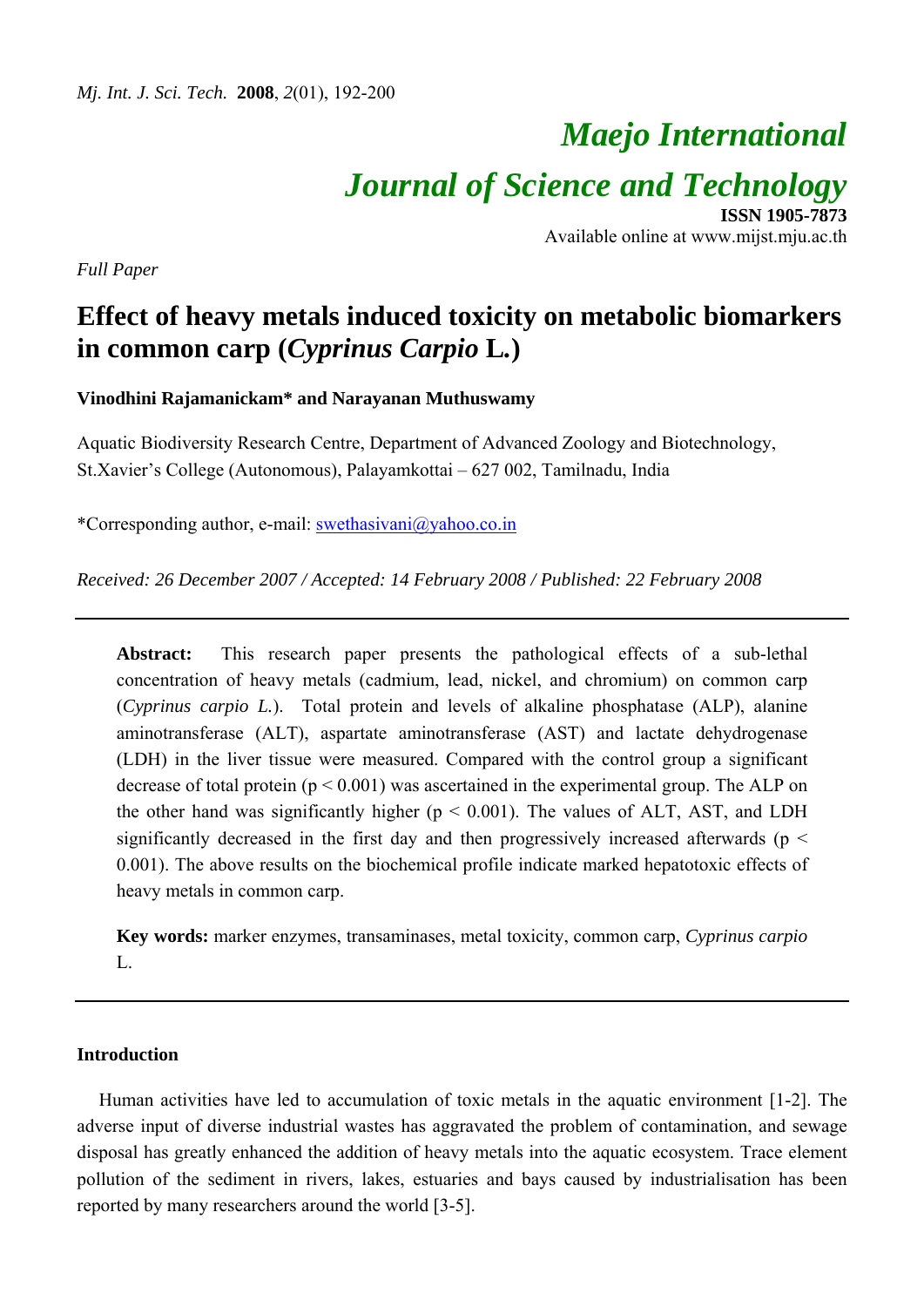This problem has become complex because of the non-degradability of the inorganic pollutants. They are continuously released into the aquatic environment both from natural processes like volcanic activity and from rapid industrialisation. Heavy metals have received particular attention among the non-degradable toxic chemicals due to their adverse effects on aquatic life forms [6].

Heavy metals are the most noxious pollutants owing to their diverse effects. Some metals are soluble in water and readily absorbed into the living organisms. Metal ions of high toxicity are known to cause deleterious impact on organs and blood level in fish [7-8]. They form metal complexes with the structural proteins, enzymes and nucleic acids and interrupt their functions. For example, cadmium is a non essential, non-biodegradable element reported to be a major contaminant that causes adverse effects on the aquatic system [9-11]. Lead pollutant induces lipid peroxidation in tissues and causes an irreversible damage to the respiratory organs of fish [12-13]. Nickel induces a morphological transformation and chromosomal aberration in cells [14]. Nickel in combination with cobalt induces convulsions, DNA strand breakage and organ damage [15]. Hexavalent chromium is relatively mobile in the environment and is acutely toxic, mutagenic, teratogenic and carcinogenic to aquatic organisms [16].

Enzymes are necessary for normal cellular metabolism including that of the liver, and the degenerative changes due to the combined metal toxicity exhibited in the liver alter the level of a number of its enzymes. For example, lactate dehydrogenase (LDH) is released from the liver after its cellular damage and failure due to organophosphate insecticide intoxication [17]. LDH, spartate transaminase (AST), alanine transaminase (ALT), and alkaline phosphatase (ALP) are released in acute and chronic liver disorders. These enzymes are biomarkers of acute hepatic damage, thus their bioassay can serve as a diagnostic tool for assessing necrosis of the liver cells [18-19].

The aim of the present study is to determine the toxicity of combined heavy metals on the activity of the marker enzymes (AST, ALT, ALP and LDH) in order to measure the degree of organ damage in the liver of the common carp (*Cyprinus carpio* L.), an economically important species around the world.

# **Materials and methods**

Freshwater common carps (10 – 13 cm long and weighing  $35.70 \pm 0.60$  g) were collected from ponds of southern districts of Tamilnadu, India and were acclimatised to laboratory conditions for a week. Twenty to twenty five individuals were used for the experiment. They were kept in batches in 200L recirculating tanks filled with dechlorinated tap water under constant temperature ( $25 \pm 1$ °C) with a controlled photoperiod of 12:12-hour light-and-dark cycle and constant filtration. The physicochemical characteristics of the tap water used in this study were as follows: pH 7.20, electrical conductivity 1255 μS/cm, TDS 815.75 mg/L, alkalinity 140.5 mg/L, total hardness 280.45 mg/L, Ca 120.25 mg/L, Mg 75.2 mg/L, Na 15 mg/L, K 8 mg/L, Cl<sup>-</sup> 148.55 mg/L, SO<sub>4</sub><sup>2-</sup> 68.65 mg/L and total  $NH<sub>3</sub>$  10.8 mg/L. The water in the control and experimental tank was changed every 3 days.

The fish were divided into two groups, with one group serving as control and the other as experimental group. The latter group was exposed to a concentration of 5 ppm of a combined  $(Cd + Pb)$ + Cr + Ni) metal solution containing 1.25 ppm of each metal ion  $(1/10<sup>th</sup>$  of LC50/48h) for a period of 32 days. Analytical grade cadmium chloride, lead nitrate, potassium chromate, and nickel sulphate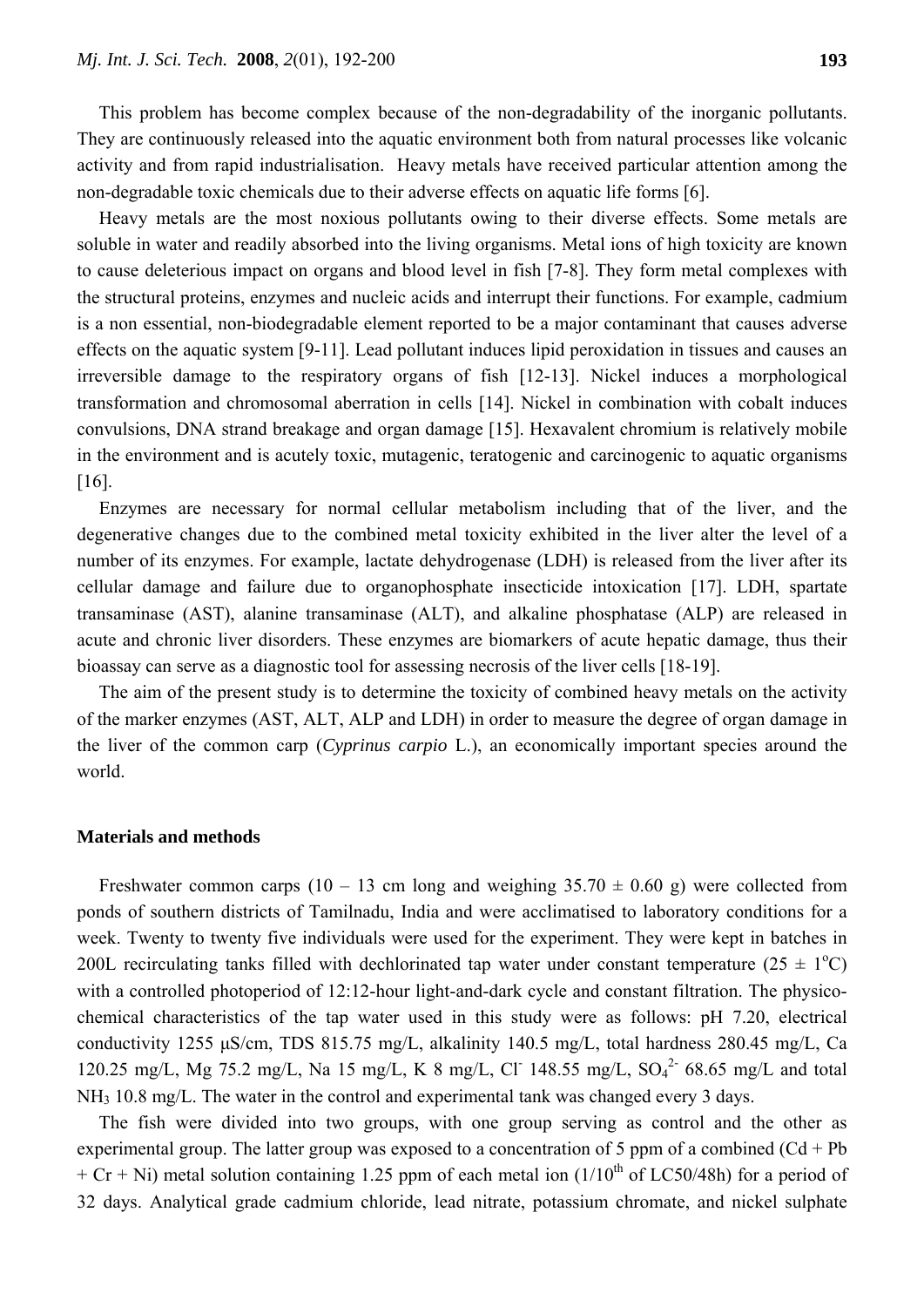supplied by BDH were used as metal toxicants. The selected heavy metal concentration was based on preliminary results, which showed it to be sub-lethal after a 32-day period of exposure. No fish mortality was observed during the experiment.

The fish were fed with a commercially available fish feed at a daily rate of 3-4 % body weight throughout the experiment. The fish were starved for 24 hours before experimentation. Five specimens of the control and 5 specimens of the metal-exposed group were sacrificed during each exposure period of 1, 8, 16 and 32 days. The post-mitochondrial fraction from the pooled liver samples was washed in ice-cold 1.15% KCl solution, blotted and weighed. The tissues were homogenised in 4 volumes of homogenising buffer (50 mM Tris-HCL mixed with 1.15% KCl and the pH adjusted to 7.4) using a Teflon homogeniser. The resulting homogenate was centrifuged at 16,000g for 15 min at 0-4<sup>o</sup>C a Beckman L5-50B centrifuge. The supernatant was decanted and stored at -20<sup>o</sup>C until analysis.

The level of total protein in the liver tissue was assayed by the method of Lowry et al. [20]. The value of protein was expressed as g/L. Alkaline phosphatase activity was estimated by the method of Balasubramanium et al. [21]. The results were expressed as IU/L. Transaminases activity was estimated by the method outlined by Bergmeyer and Bernt [22] and Splittstoesser et al. [23]. The results were expressed as U/L. The enzyme lactate dehydrogenase activity was estimated by the method of King [24]. The enzyme activity was expressed as IU/L.

The data obtained from the experiments were analysed, and the results were expressed as mean  $\pm$ S.D. The results were evaluated using Student's t-test. The values of  $p \le 0.001$  were considered statistically significant.

#### **Results and Discussion**

The levels of metabolic marker enzymes in the liver of the common carp (*Cyprinus carpio* L*.*) exposed to a combined heavy metal solution for a period of 1,8,16 and 32 days were determined. The level of total protein showed a significant decrease ( $p < 0.001$ ) after several stages of exposure (Figure 1). The enzyme alkaline phosphatase in the liver was increased significantly after 1, 8, 16, and 32 days (Figure 2). Alanine aminotransferase and aspartate aminotransferase exhibited a significant decrease in the first day compared to control and then progressively increased in the successive exposure periods (Figures 3, 4). Lactate dehydrogenase activity showed a similar trend (Figure 5).

The mean values of total proteins were significantly decreased in the exposed fish compared to control (Figure 1). This implicates that the bioaccumulation of heavy metals triggers the oxidative stress in the liver cells by the generation of reactive oxygen species. The defensive surface proteins antagonise the toxic radicals resulting in elimination of protein from the liver cells. The lowered level of total protein in plasma, muscle and liver reflects the capacity of protein synthesis and denotes the osmolarity of the blood and liver impairments. Hence, it is a valuable indicator in the diagnosis of toxicity in fish.

In the present study the decrease in total protein might be due to several pathological processes induced by heavy metals including plasma dissolution, renal damage and protein elimination in the urine, a decrease in liver protein synthesis, and alteration in hepatic blood flow and/or hemorrhage into the peritoneal cavity and intestine. The present findings are in good agreement with previous reports of decreased level of soluble protein and RNA content in the liver [25].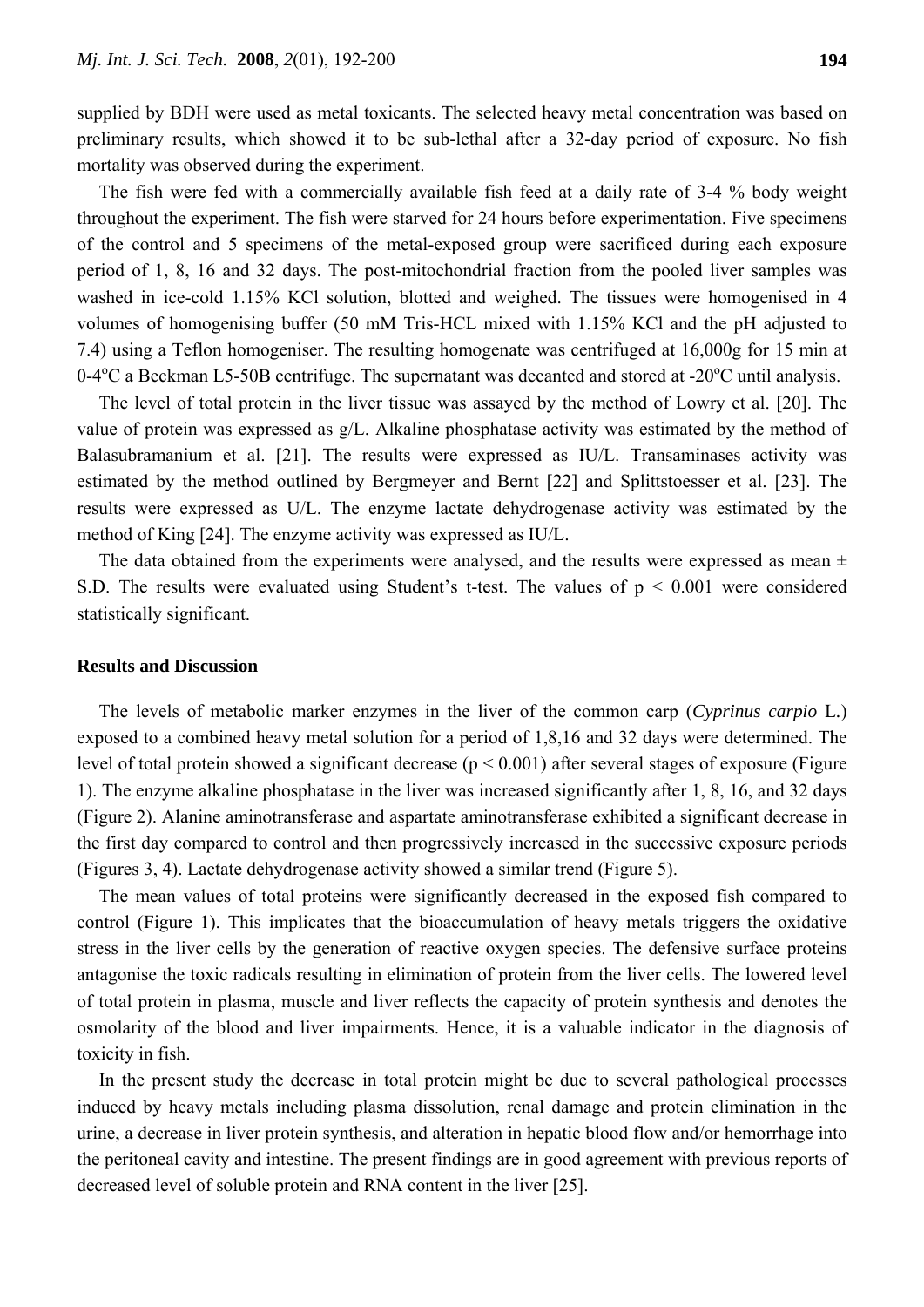

**Figure 1.** Level of total protein in liver

The alkaline phosphatase is composed of several isoenzymes that are present in practically all tissues of the body, especially in cell membranes. It catalyses the hydrolysis of monophosphate esters and has a wide substrate specificity. The functional activity of this enzyme was found to increase during the exposure with heavy metals as an adaptive response in mitigating the metal toxicity. Increased stimulation of alkaline phosphatase has previously been found in such pathological processes as liver impairment, kidney dysfunction and bone disease [26-27]. This supports our present study with increased activity of alkaline phosphatase in experimental fish when compared to the control (Figure 2).



**Figure 2.** Level of alkaline phosphatase in liver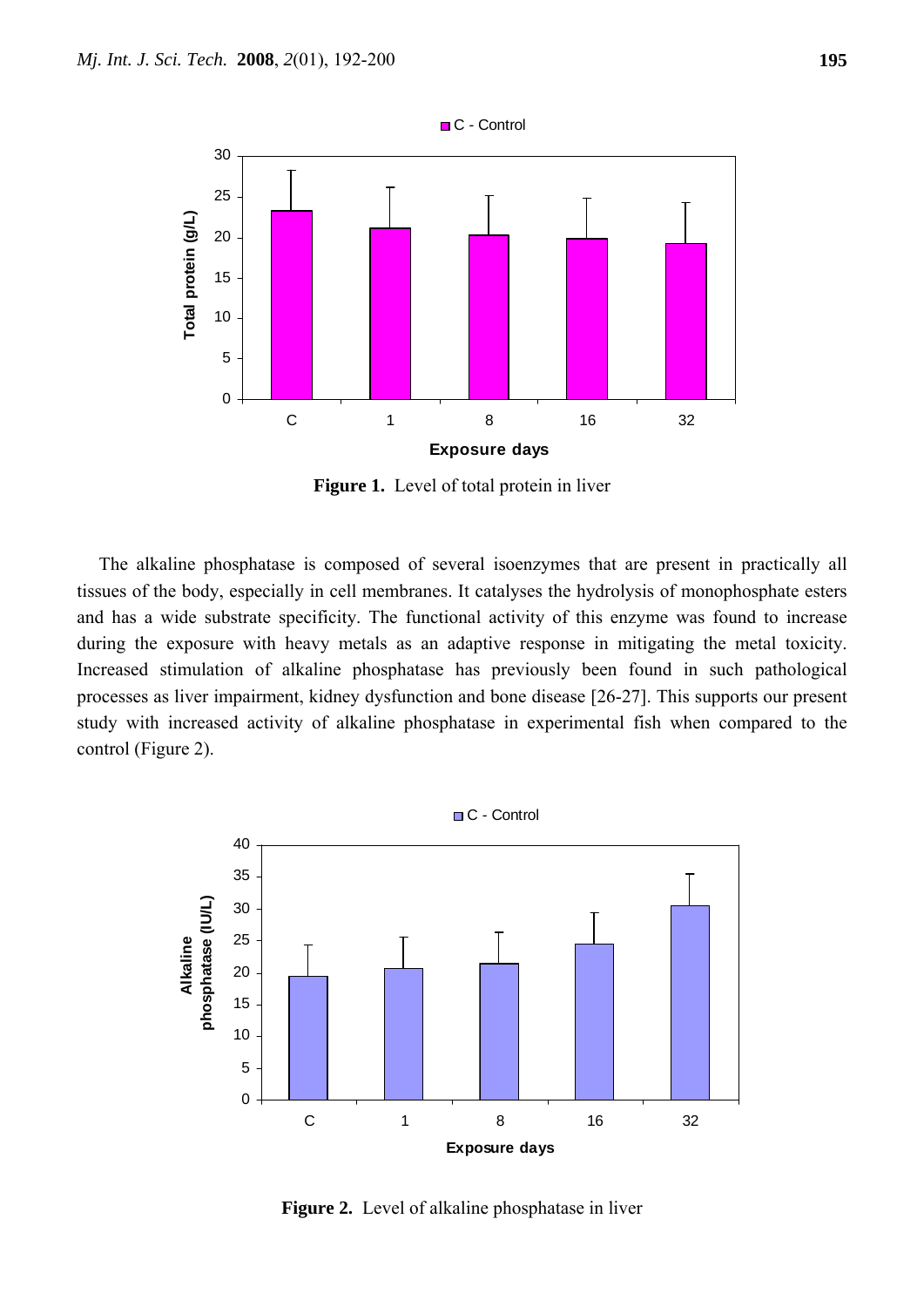Transaminases play an important role in carbohydrate and amino acid metabolism in the tissues of fish and other organisms [28]. Alanine aminotransferase is a key metabolic enzyme released on the damage of hepatocytes. The enzyme shows a decreasing level in the first day and from then onwards its level increased steadily in the injured liver (Figure 3), indicating its adaptive response to its leakage into the blood stream due to the metal toxicity. Also, the alanine aminotransferase has a part in transforming protein to glycogen, which is the major reserve fuel of the body during the stress-induced toxicity in the liver .This result is in accordance with the results of previous investigators on fresh water fish [29]. The results indicate that under the influence of different heavy metals or in a state of stress, the damage of tissues and organs may occur with concomitant elevation and liberation of transaminases into the circulation.



**Figure 3.** Level of alanine aminotransferase in liver

The aspartate aminotransferase belongs to the plasma non-functional enzymes which are normally localised within the cells of liver, heart, gills, kidneys, muscle and other organs. Monitoring of liver enzyme leakage into the blood has proved to be a very useful tool for toxicity studies in the liver. The present observation on the freshwater common carp revealed a slight decrease of the aspartate transaminase level in the liver during the first exposure day followed by a significant increase onwards (Figure 4). This is supported by a reported alteration in the enzyme activity due to the inhibitory effect of metals [30].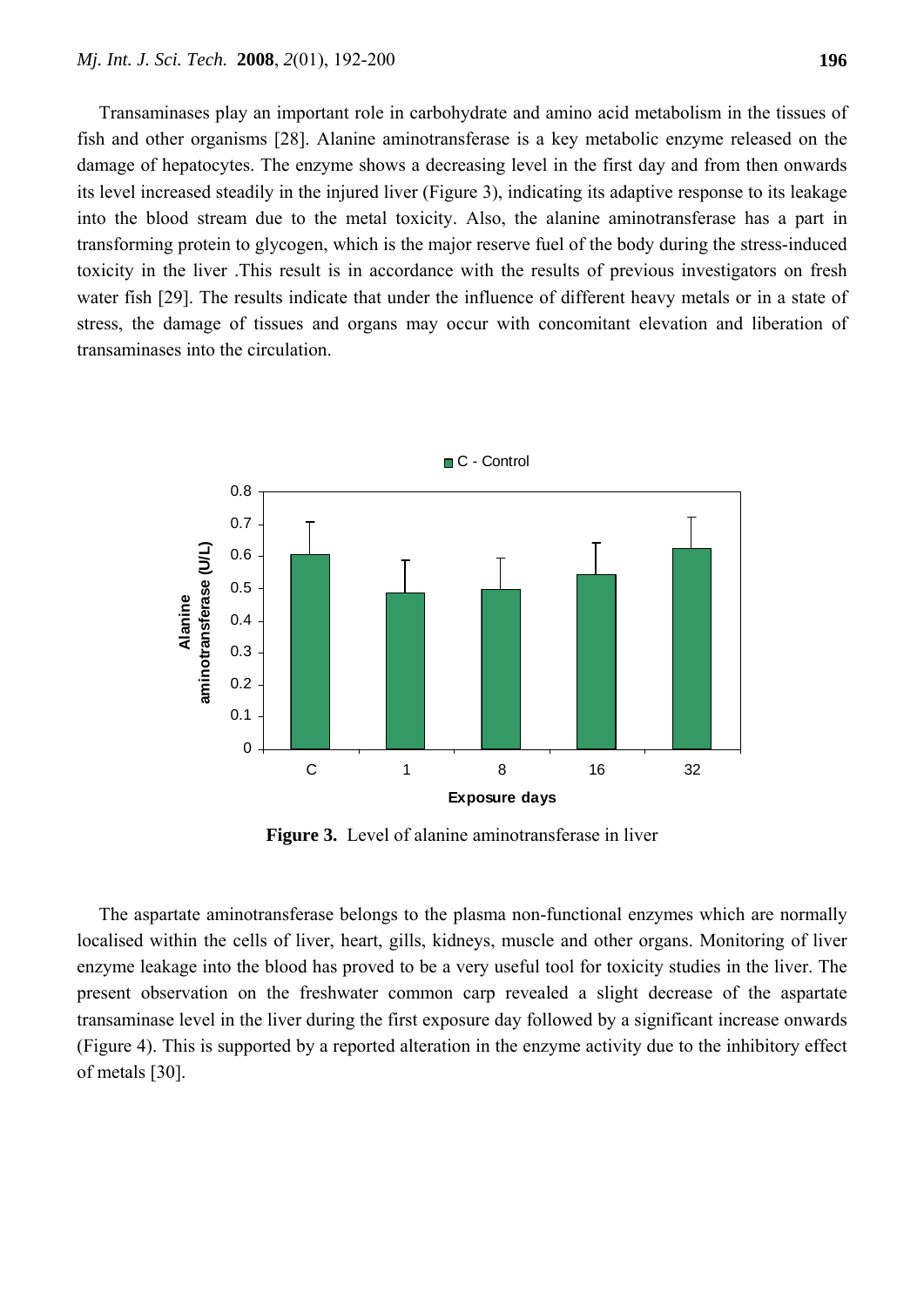

**Figure 4.** Level of aspartate transaminase in liver



**Figure 5.** Level of lactate dehydrogenase in liver

The lactate dehydrogenase is an anaerobic enzyme involved in the conversion of pyruvate to lactate in the Embden Meyerhoff pathway. This enzyme shows an increasing activity during a strenuous muscle exercise. In this investigation the level of the lactate dehydrogenase in the liver homogenate was found to decrease in the one-day exposed fish with subsequent significant increase afterwards (Figure 5). The increased level of the lactate dehydrogenase may be due to an alternative anaerobic glycolytic pathway in conversion of lactate to pyruvate for the production of glucose, which is a major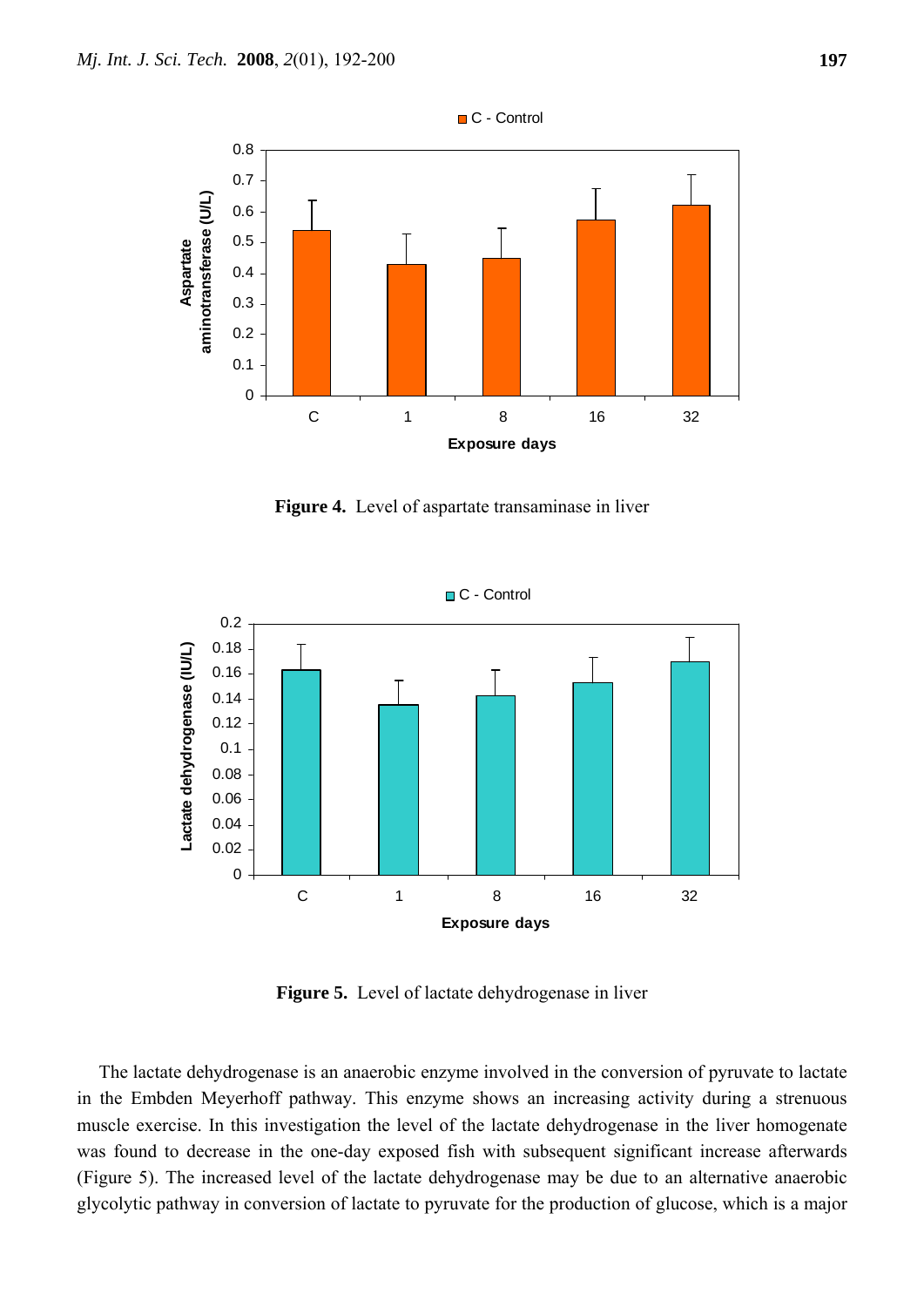source of energy during stress induced by heavy metals. The variation of lactate dehydrogenase activity can thus be used as another sensitive index for assessing heavy metal toxicity.

## **Conclusions**

It can be concluded that fishes show various stress responses comparable to other vertebrates. It is of interest to note that a significant rise in alkaline phosphatase in the liver and a drastic fall of total protein were observed in the present findings. Alanine aminotransferase, aspartate aminotransferases and lactate dehydrogenase exhibit a significant initial decrease in the first day before increasing progressively in the following 8th, 16th and 32nd day. This indicates that an exposure of common carp to a sub-lethal concentration of combined heavy metals causes liver damage. Continuous accumulation of toxic heavy metals by common carp may affect hepatic function and cause cellular degeneration. Furthermore, the results provide evidence that enzyme biomarkers can be used as sensitive indicators of aquatic pollution.

## **Acknowledgements**

The authors wish to thank our college Principal Rev. Dr. S. J. Alphonse Manickam and Prof. M. Thomas Punithan, Head of the Department of Advanced Zoology and Biotechnology, St. Xavier's College (Autonomous), Palayamkottai, Tamilnadu, India, for their kind encouragement and their laboratory facilities.

#### **References**

- 1. H. Yang and N. L. Rose, "Distribution of Hg in the lake sediments across the UK", *Sci. Total Environ.,* **2003**, *304*, 391-404.
- 2. A. C. Heyvaert, J. E. Reuter, D. G.Sloton, and C. R. Goldman, "Paleolimnological reconstruction of historical atmospheric lead and Hg deposition at Lake Tahoe, California-Nevada", *J. Environ. Sci. Tech.,* **2000**, *34*, 3588-3597.
- 3. A. R. Karbassi, I. Bayati, and F. Moattar, "Origin and chemical partitioning of heavy metals in riverbed sediments", *Int. J. Environ. Sci. Tech.,* **2006**, *3*, 35-42.
- 4. M. S. Al-Masri, A. Aba, H. Khalil, and Z. Al-Hares, "Sedimentation rates and pollution history of a dried lake", *Sci. Total. Environ.,* **2002**, *293*, 177-189.
- 5. W. B. Coker, I. M. Kettles, and W. W. Shilts, "Comparison of mercury concentrations in modern lake sediments and glacial drift in the Canadian shield in the region of Ottawa/ Kingston to Georgian bay, Ontario, Canada", *Water. Air and Soil Poll.,* **1995,** *80*, 1025-1029.
- 6. N. Dirilgen, "Accumulation of heavy metals in freshwater organisms assessment of toxic interactions", *Tur. J. Chem.,* **2001**, *25*, 173-179.
- 7. A. Akahori, T. Gabryelak, Z. Jozwiak, and R. Gondko, "Zinc-induced damage to carp (Cyprinus carpio.L.) erythrocyte in vitro", *Biochem. Mol. Biol. Int.,* **1999**, *47*, 89-98.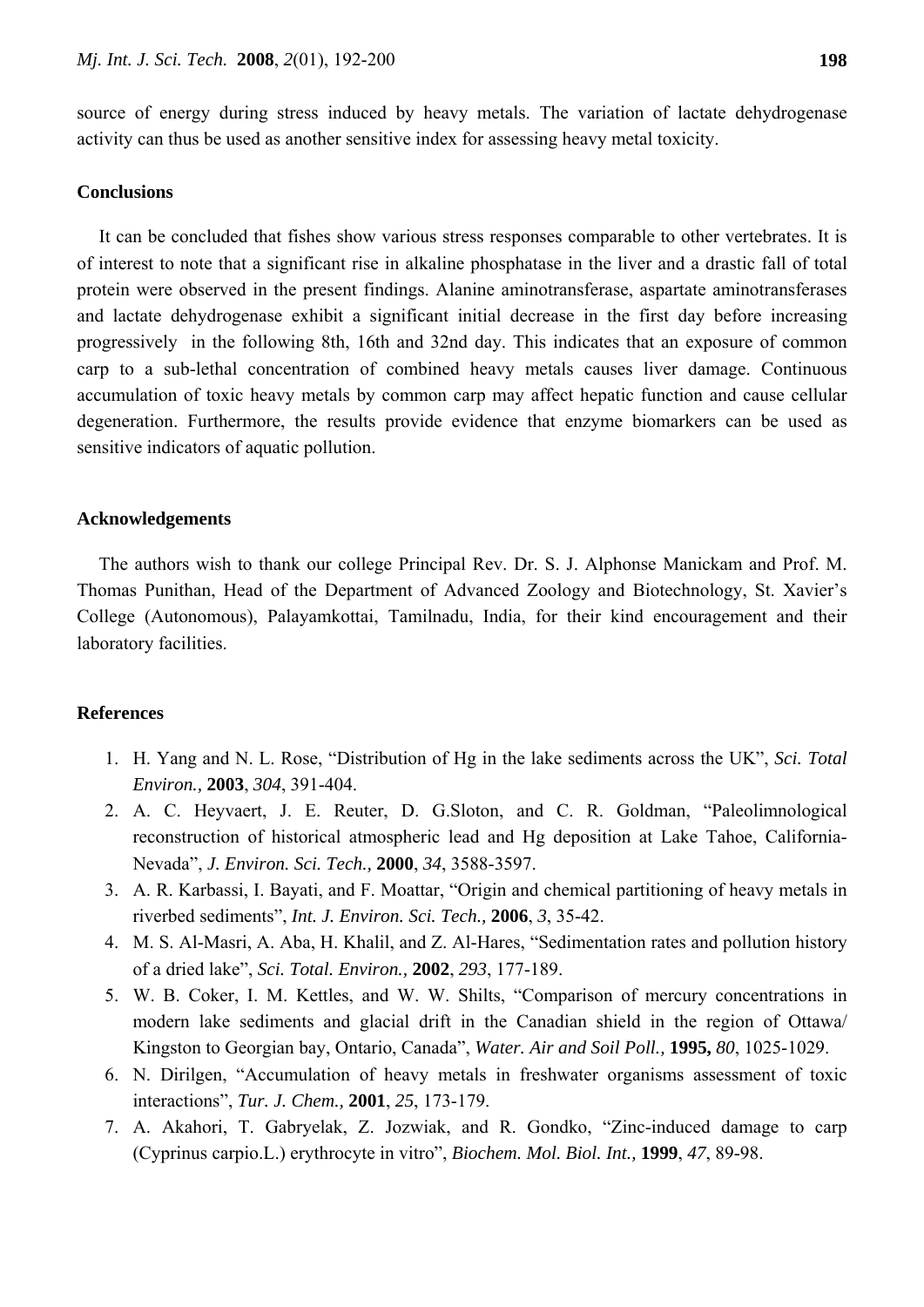- 8. V. Karan, S. Vitotovic, V. Tutundzic, and V. Poleksic, "Functional enzymes activity and gill histology of carp after copper sulfate exposure and recovery", *Ecotoxicol. Environ. Saf.,* **1998**, *40*, 49-55.
- 9. V. Filipovic and B. Raspor, "Metallothionein and metal levels in cytosol of liver, kidney and brain in relation to growth parameters of *Mullus surmuletus* and *Liza aurata* from the Eastern Adriatic Sea", *Water Research.,* **2003**, *37*, 3253-3262.
- 10. G. M. Adami, P. Barbieri, M. Fabiani, S. Piselli, S. Predonzani, and E. Reisenhofer, "Levels of cadmium and zinc in hepatopancreas of reared *Mytilus galloprovincialis* from the Gulf of Trieste (Italy)", *Chemosphere.,* **2002,** *48*, 671-677.
- 11. A. D. Rasmussen and O. Anderson, "Effects of cadmium exposure on volume regulation in the lungworm, *Arenicola marina*", *Aquat. Toxicol.,* **2000,** *48*, 151-164.
- 12. R. Jalali, H. Ghafourian, Y. Asef, S. J. Davarpanah, and S. Sepehr, "Removal and recovery of lead using non living biomass of marine Algae", *J. Hazard. Mat.,* **2002**, *B92*, 253-262.
- 13. T. K. Banerjee and R. Devi, "Toxicopathological impact of sub-lethal concentration of lead nitrate on the aerial respiratory organs of *Murrel channa striata* (Bloch Pisces)", *Iran. J. Environ. Health. Sci. Eng.,* **2007**, *4*, 249-256.
- 14. N. Coen, C. Mothersill, M. Kadhim, and E. G. Wright, "Heavy metals of relevance to human health induce genomic instability", *Pathol.,* **2001,** *195*, 293-299.
- 15. J. Xie, T. Funakoshi, H. Shimada, and S. Kojima, "Effects of chelating agents on testicular toxicity in mice caused by acute exposure to nickel", *Toxicology.,* **1995**, *103*, 147-155.
- 16. C. D. Palmer and R.W. Puls, "Natural attenuation of hexavalent chromium in ground water and soils", USEPA Ground Water Issue, EPA/540/5-94/505, U.S. Govt. Print. Office, Washington, D.C., **1994,** pp. 57-72.
- 17. J. J. Ceron, E. Sancho, M. D. Ferrando, C. Gutierrez, and E. Andreu, "Changes in carbohydrate metabolism in the eel *Anguilla anguilla* during short-term exposure to diazinon", *Toxicol. Environ. Chem.,* **1997**, *60*, 201-210.
- 18. E. H. Coles, "Veterinary Clinical Pathology", 4th Edn., Saunders, Philadelphia, **1989,** p. 486.
- 19. J. A. Coppo, N. B. Mussart, and S. A. Fioranelli, "Physiological variation of enzymatic activities in blood of bull frog, *Ranacatesbeiana* (Shaw, 1802)", *Rev. Vet.,* **2001-2002**, *12/13*, 22-27.
- 20. O. H. Lowry, N. J. Rosenbrough, A. L. Farr, and R. J.Randall, "Protein measurement with folin phenol reagent", *J. Biol. Chem.,* **1951**, *193*, 265-275.
- 21. M. P. Balasubramanian, S. Dhandayuthapani, K. Neelaiappan, and K. Ramalingam, "Comparative studies on phosphomonoesterase in helminthes", *Helminthologia.,* **1983**, *20*, 111-120.
- 22. H. U. Bergmeyer and E. Bernt, "Methods of Enzymatic Analysis" (Ed. H. U. Bergmeyer), 2<sup>nd</sup> Edn.**,** New York, *Academic Press.,* **1974,** p.735.
- 23. W. E. Splittstoesser, M C Chu, S. A Stewart, and S. A. Splittstoesser, "Alanine aminotransferase from *Cucurbita moschata* cotyledons", *Plant. Cell. Physiol.,* **1976**, *17*, 83-89.
- 24. J. King, "The dehydrogenase of oxido reductase lactate dehydrogenase", in "Practical Clinical Enzymology" (Ed. D .Van), Nostrand Co., London, **1965,** pp. 83-93.